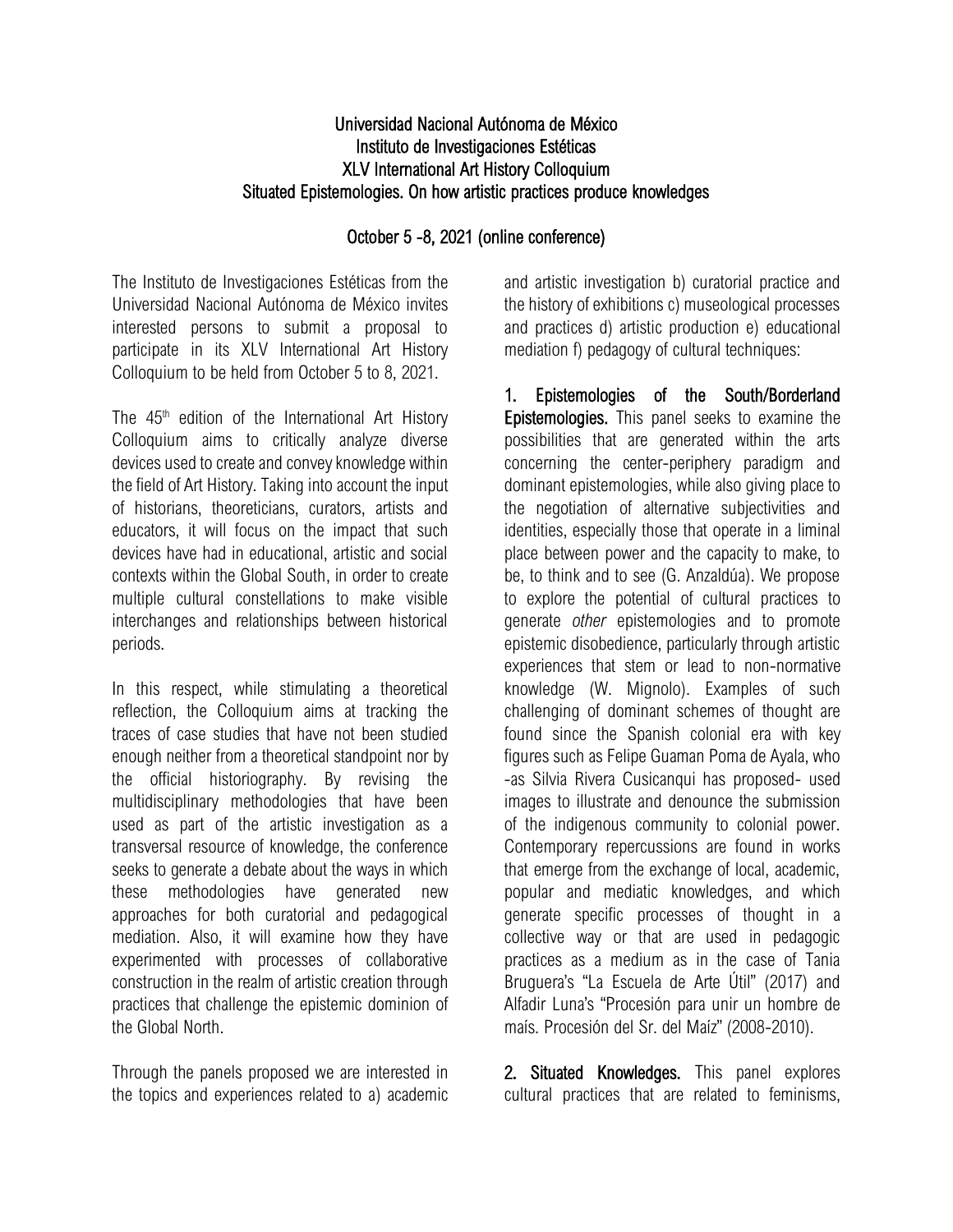queer/cuir theories, decolonial and a-normal approaches, counter-pedagogies (R. Segato) or processes of "un-learning" of patriarchal, canonical and colonizing rules. We understand situated knowledges as those that are generated in specific historical and geopolitical "situations" and which seek to influence within their contexts (D. Haraway). Feminist, LGBTTIQ++ and non-normative activisms in the Global South have developed various reflections and exercises of transmission and generation of knowledge in which the arts have been the preferred tool to provide agency to individuals involved in all parts of the processes of creation, circulation, reception and criticism. Here we intend to recover cases that show and analyze some of these processes. Examples of this kind of experiences are seen in projects like "Mujeres artistas o se solicita esposa" (1984) by Mónica Mayer or her famous participative installation "El Tendedero" (1978), as well as in projects from the "Border Arts Workshop/Taller de Arte Fronterizo" (1984-1997), a collective based in the Centro Cultural de la Raza in San Diego, or in Coco Fusco and Guillermo Gómez Peña's performance tour "Two Undiscovered Amerindians Visit the West" (1992-1994).

3. Curatorial and museological processes. In this panel, we are interested in reflecting upon the passing from cognitive devices to the elaboration of curatorial proposals and the designing of mechanisms of exhibition and didactical sources. We want to recover experiences pertaining to diverse historical periods as, for example,

### Guidelines:

1. Proposals must be submitted in Spanish or English, must have a tentative title and also include a summary, not exceeding 500 words, of the presentation to be carried out. Only one proposal per author will be accepted. You must explicitly indicate which of the subject(s) suggested above you will be addressing. Please attach a résumé of no more than 150 words, highlighting your main

*kunstkammer* or cabinets of curiosities (as Sigüenza y Góngora's in New Spain) or the collection of Alejandro Fabián in Puebla, and also contemporary experiences that comprised different artistic periods such as the exhibition "Principio Potosí ¿Cómo podemos cantar el canto del Señor en tierra ajena?" (2010) at the Museo Nacional de Arte Reina Sofía, and the controversial "Foro Humboldt" in Germany. Also, we would like to motivate colleagues that have generated curatorial projects and experimental museological proposals to write about the processes leading to the production of knowledges, which includes research activities, exhibition installation and its mediation devices, as well as editorial production.

4. Pedagogies of cultural techniques. This topic intends to examine the methods and materials that generate information and that transmit knowledge through a specific organization and distribution of visual and textual material that is made available to the public. The intention is to analyze in a critical way the pedagogic objective that lies behind the creation of such devices and to reflect upon the individual and collective motivations and intentions within various historical periods and geographical territories. This line of thought alludes, for instance, to archives, file cabinets, encyclopedic books with emblems and illustrations, illustrated scientific books, atlas (maps), views, photographic and audiovisual materials, digital platforms and software whose purpose is to spread and mediate knowledge that becomes public.

academic works, as well as your institutional affiliation.

2. The deadline for receiving proposals will be May 14, 2021 and can be registered as of February 11, 2020 at [www.esteticas.unam.mx.](https://d.docs.live.net/92764346910774b2/Secretaría%20Técnica%202019%20CORRECTO/COLOQUIO%20INTERNACIONAL/XLV%20CIHA/www.esteticas.unam.mx.) The Scientific Committee composed of specialists from IIE-UNAM and other institutions will examine the proposals